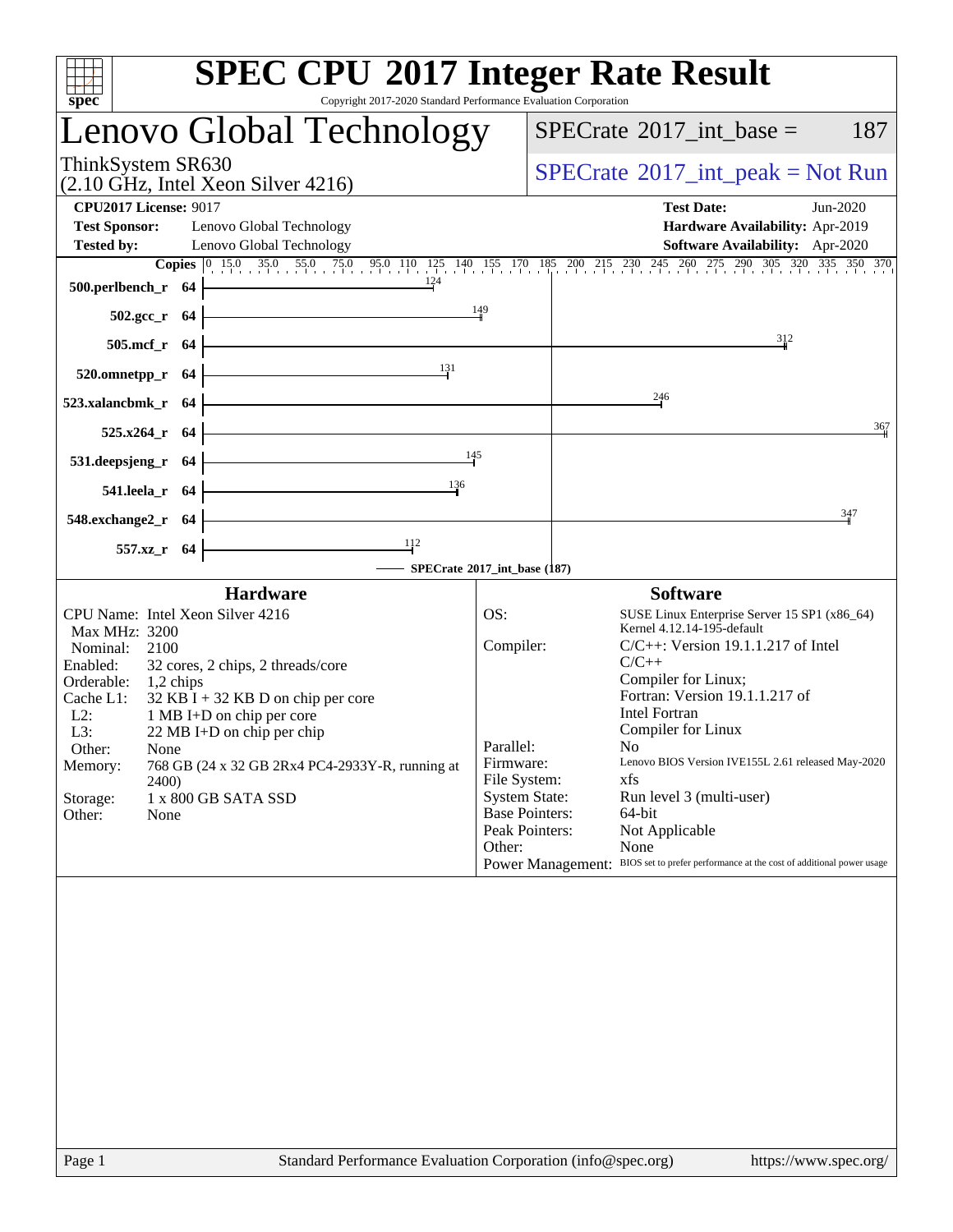

#### **[SPEC CPU](http://www.spec.org/auto/cpu2017/Docs/result-fields.html#SPECCPU2017IntegerRateResult)[2017 Integer Rate Result](http://www.spec.org/auto/cpu2017/Docs/result-fields.html#SPECCPU2017IntegerRateResult)** Copyright 2017-2020 Standard Performance Evaluation Corporation

## Lenovo Global Technology

ThinkSystem SR630<br>  $SPECTA = 10 \text{ GHz}$  [SPECrate](http://www.spec.org/auto/cpu2017/Docs/result-fields.html#SPECrate2017intpeak)®[2017\\_int\\_peak = N](http://www.spec.org/auto/cpu2017/Docs/result-fields.html#SPECrate2017intpeak)ot Run  $SPECTate$ <sup>®</sup>[2017\\_int\\_base =](http://www.spec.org/auto/cpu2017/Docs/result-fields.html#SPECrate2017intbase) 187

(2.10 GHz, Intel Xeon Silver 4216)

**[Test Sponsor:](http://www.spec.org/auto/cpu2017/Docs/result-fields.html#TestSponsor)** Lenovo Global Technology **[Hardware Availability:](http://www.spec.org/auto/cpu2017/Docs/result-fields.html#HardwareAvailability)** Apr-2019 **[Tested by:](http://www.spec.org/auto/cpu2017/Docs/result-fields.html#Testedby)** Lenovo Global Technology **[Software Availability:](http://www.spec.org/auto/cpu2017/Docs/result-fields.html#SoftwareAvailability)** Apr-2020

**[CPU2017 License:](http://www.spec.org/auto/cpu2017/Docs/result-fields.html#CPU2017License)** 9017 **[Test Date:](http://www.spec.org/auto/cpu2017/Docs/result-fields.html#TestDate)** Jun-2020

#### **[Results Table](http://www.spec.org/auto/cpu2017/Docs/result-fields.html#ResultsTable)**

|                                          | <b>Base</b>   |                |                |                |       | <b>Peak</b>    |       |               |                |              |                |              |                |              |
|------------------------------------------|---------------|----------------|----------------|----------------|-------|----------------|-------|---------------|----------------|--------------|----------------|--------------|----------------|--------------|
| <b>Benchmark</b>                         | <b>Copies</b> | <b>Seconds</b> | Ratio          | <b>Seconds</b> | Ratio | <b>Seconds</b> | Ratio | <b>Copies</b> | <b>Seconds</b> | <b>Ratio</b> | <b>Seconds</b> | <b>Ratio</b> | <b>Seconds</b> | <b>Ratio</b> |
| 500.perlbench_r                          | 64            | 825            | 124            | 826            | 123   | 825            | 124   |               |                |              |                |              |                |              |
| $502.\text{gcc}$ <sub>r</sub>            | 64            | 607            | 149            | 610            | 148   | 609            | 149   |               |                |              |                |              |                |              |
| 505.mcf r                                | 64            | 332            | 312            | 331            | 312   | 331            | 313   |               |                |              |                |              |                |              |
| 520.omnetpp_r                            | 64            | 642            | 131            | 640            | 131   | 639            | 131   |               |                |              |                |              |                |              |
| 523.xalancbmk_r                          | 64            | 275            | 246            | 275            | 246   | 275            | 246   |               |                |              |                |              |                |              |
| 525.x264 r                               | 64            | 306            | 367            | 306            | 367   | 307            | 366   |               |                |              |                |              |                |              |
| 531.deepsjeng_r                          | 64            | 505            | 145            | 505            | 145   | 505            | 145   |               |                |              |                |              |                |              |
| 541.leela_r                              | 64            | 781            | 136            | 776            | 137   | 779            | 136   |               |                |              |                |              |                |              |
| 548.exchange2_r                          | 64            | 485            | 346            | 483            | 347   | 484            | 347   |               |                |              |                |              |                |              |
| 557.xz r                                 | 64            | 615            | 112            | 616            | 112   | 615            | 112   |               |                |              |                |              |                |              |
| $SPECrate^{\circ}2017$ int base =<br>187 |               |                |                |                |       |                |       |               |                |              |                |              |                |              |
| $SPECrate^{\circ}2017$ int peak =        |               |                | <b>Not Run</b> |                |       |                |       |               |                |              |                |              |                |              |

Results appear in the [order in which they were run](http://www.spec.org/auto/cpu2017/Docs/result-fields.html#RunOrder). Bold underlined text [indicates a median measurement](http://www.spec.org/auto/cpu2017/Docs/result-fields.html#Median).

### **[Compiler Notes](http://www.spec.org/auto/cpu2017/Docs/result-fields.html#CompilerNotes)**

The inconsistent Compiler version information under Compiler Version section is due to a discrepancy in Intel Compiler. The correct version of C/C++ compiler is: Version 19.1.1.217 Build 20200306 Compiler for Linux The correct version of Fortran compiler is: Version 19.1.1.217 Build 20200306 Compiler for Linux

### **[Submit Notes](http://www.spec.org/auto/cpu2017/Docs/result-fields.html#SubmitNotes)**

 The numactl mechanism was used to bind copies to processors. The config file option 'submit' was used to generate numactl commands to bind each copy to a specific processor. For details, please see the config file.

### **[Operating System Notes](http://www.spec.org/auto/cpu2017/Docs/result-fields.html#OperatingSystemNotes)**

Stack size set to unlimited using "ulimit -s unlimited"

### **[Environment Variables Notes](http://www.spec.org/auto/cpu2017/Docs/result-fields.html#EnvironmentVariablesNotes)**

```
Environment variables set by runcpu before the start of the run:
LD_LIBRARY_PATH =
      "/home/cpu2017-1.1.0-ic19.1.1/lib/intel64:/home/cpu2017-1.1.0-ic19.1.1/l
      ib/ia32:/home/cpu2017-1.1.0-ic19.1.1/je5.0.1-32"
MALLOC_CONF = "retain:true"
```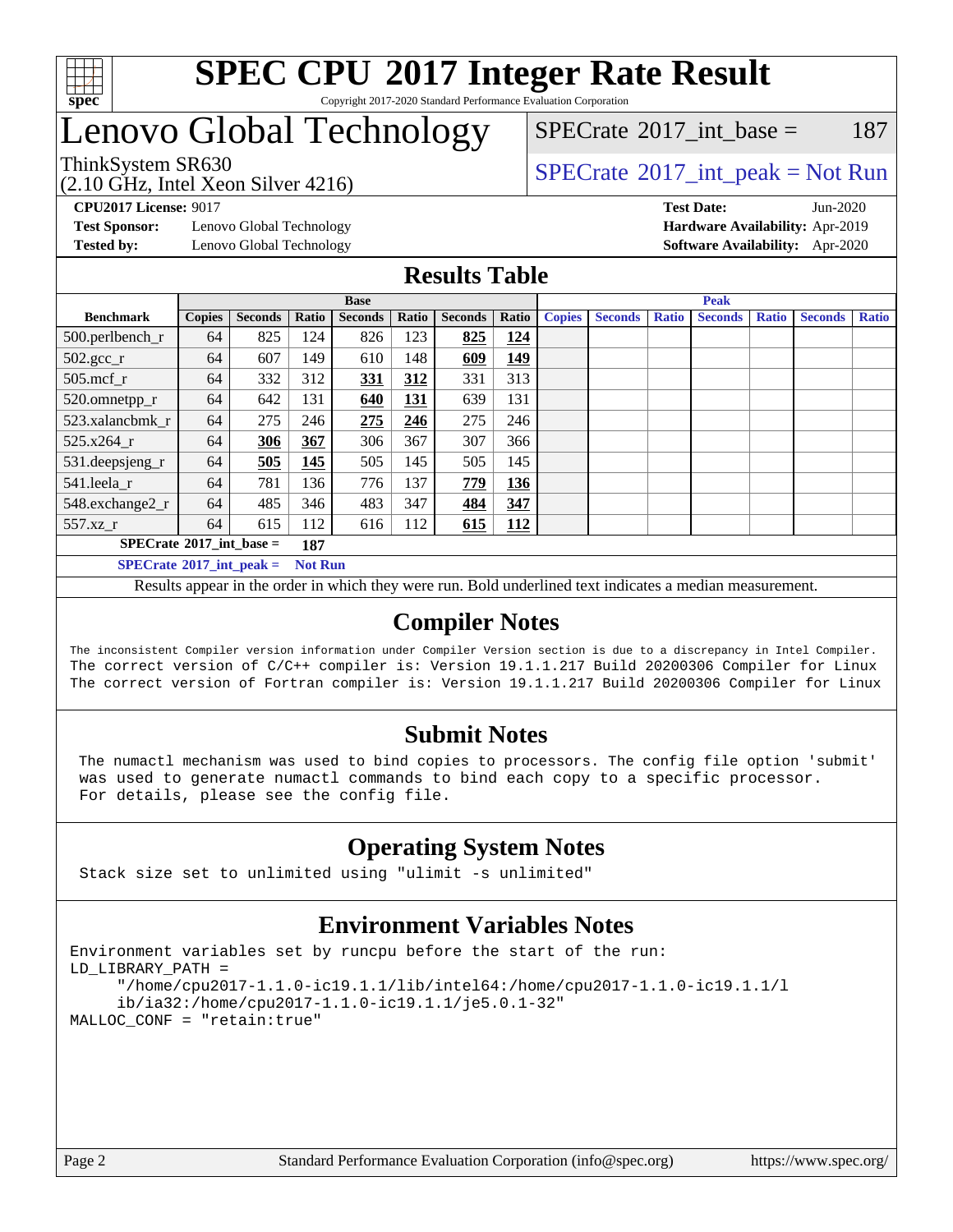

Copyright 2017-2020 Standard Performance Evaluation Corporation

### Lenovo Global Technology

ThinkSystem SR630<br>  $SPECTA = 10 \text{ GHz}$  [SPECrate](http://www.spec.org/auto/cpu2017/Docs/result-fields.html#SPECrate2017intpeak)®[2017\\_int\\_peak = N](http://www.spec.org/auto/cpu2017/Docs/result-fields.html#SPECrate2017intpeak)ot Run

 $SPECTate^{\circ}2017$  int base = 187

(2.10 GHz, Intel Xeon Silver 4216)

**[CPU2017 License:](http://www.spec.org/auto/cpu2017/Docs/result-fields.html#CPU2017License)** 9017 **[Test Date:](http://www.spec.org/auto/cpu2017/Docs/result-fields.html#TestDate)** Jun-2020 **[Test Sponsor:](http://www.spec.org/auto/cpu2017/Docs/result-fields.html#TestSponsor)** Lenovo Global Technology **[Hardware Availability:](http://www.spec.org/auto/cpu2017/Docs/result-fields.html#HardwareAvailability)** Apr-2019 **[Tested by:](http://www.spec.org/auto/cpu2017/Docs/result-fields.html#Testedby)** Lenovo Global Technology **[Software Availability:](http://www.spec.org/auto/cpu2017/Docs/result-fields.html#SoftwareAvailability)** Apr-2020

#### **[General Notes](http://www.spec.org/auto/cpu2017/Docs/result-fields.html#GeneralNotes)**

 Binaries compiled on a system with 1x Intel Core i9-7980XE CPU + 64GB RAM memory using Redhat Enterprise Linux 8.0 Transparent Huge Pages enabled by default Prior to runcpu invocation Filesystem page cache synced and cleared with: sync; echo 3> /proc/sys/vm/drop\_caches runcpu command invoked through numactl i.e.: numactl --interleave=all runcpu <etc> NA: The test sponsor attests, as of date of publication, that CVE-2017-5754 (Meltdown) is mitigated in the system as tested and documented. Yes: The test sponsor attests, as of date of publication, that CVE-2017-5753 (Spectre variant 1) is mitigated in the system as tested and documented. Yes: The test sponsor attests, as of date of publication, that CVE-2017-5715 (Spectre variant 2) is mitigated in the system as tested and documented. **[Platform Notes](http://www.spec.org/auto/cpu2017/Docs/result-fields.html#PlatformNotes)**

BIOS configuration: Choose Operating Mode set to Maximum Performance and then set it to Custom Mode MONITOR/MWAIT set to Enable SNC set to Enable DCU Streamer Prefetcher set to Disable LLC dead line alloc set to Disable

 Sysinfo program /home/cpu2017-1.1.0-ic19.1.1/bin/sysinfo Rev: r6365 of 2019-08-21 295195f888a3d7edb1e6e46a485a0011 running on linux-thtl Sat Jun 20 09:59:08 2020

 SUT (System Under Test) info as seen by some common utilities. For more information on this section, see <https://www.spec.org/cpu2017/Docs/config.html#sysinfo>

 From /proc/cpuinfo model name : Intel(R) Xeon(R) Silver 4216 CPU @ 2.10GHz 2 "physical id"s (chips) 64 "processors" cores, siblings (Caution: counting these is hw and system dependent. The following excerpts from /proc/cpuinfo might not be reliable. Use with caution.) cpu cores : 16 siblings : 32 physical 0: cores 0 1 2 3 4 5 6 7 8 9 10 11 12 13 14 15 physical 1: cores 0 1 2 3 4 5 6 7 8 9 10 11 12 13 14 15 From lscpu: Architecture: x86\_64

CPU op-mode(s): 32-bit, 64-bit

**(Continued on next page)**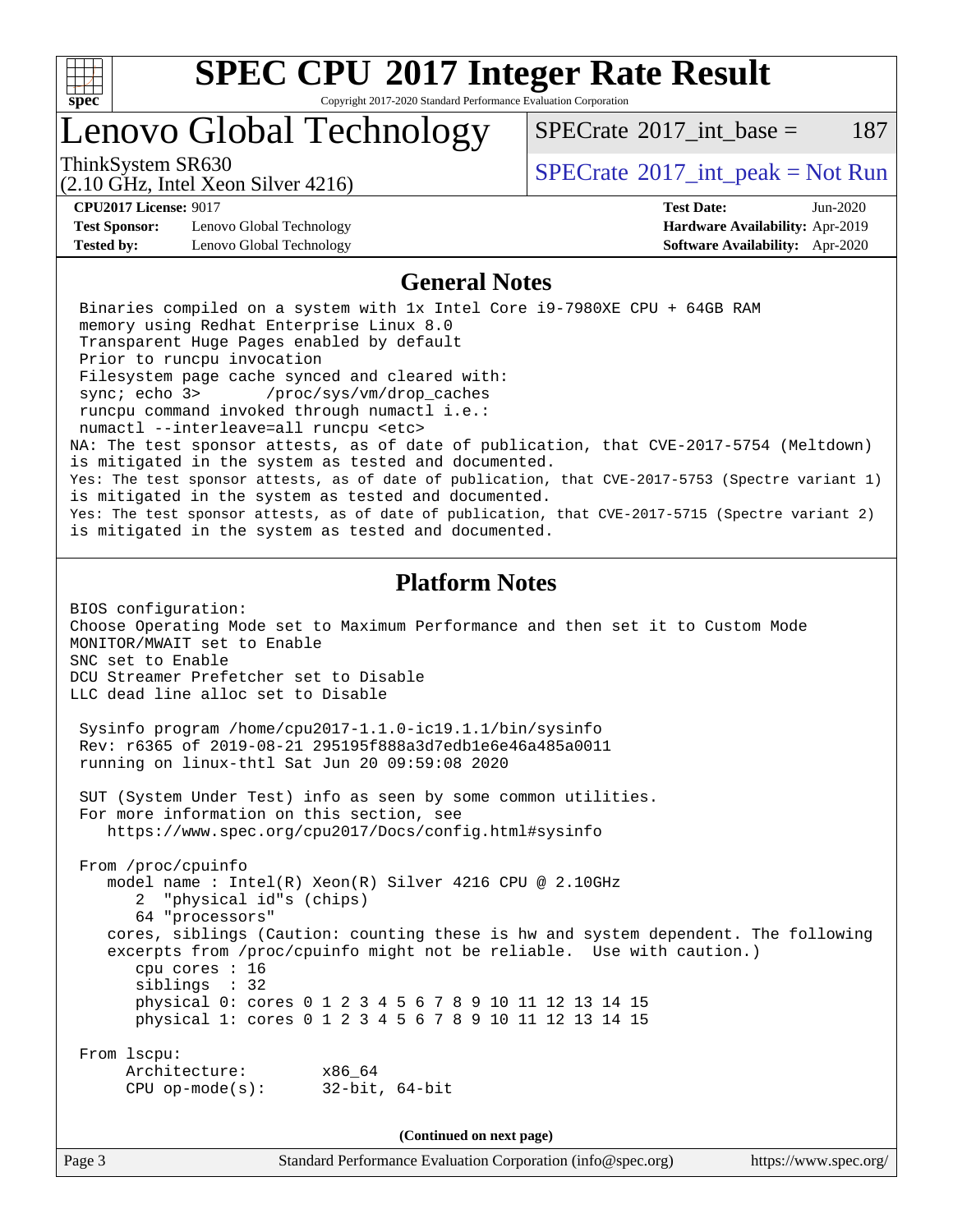

Copyright 2017-2020 Standard Performance Evaluation Corporation

## Lenovo Global Technology

 $SPECTate@2017_int\_base = 187$ 

(2.10 GHz, Intel Xeon Silver 4216)

ThinkSystem SR630<br>  $(2.10 \text{ GHz} \text{ Intel } \text{Yoon } \text{Silvar } 4216)$  [SPECrate](http://www.spec.org/auto/cpu2017/Docs/result-fields.html#SPECrate2017intpeak)®[2017\\_int\\_peak = N](http://www.spec.org/auto/cpu2017/Docs/result-fields.html#SPECrate2017intpeak)ot Run

**[Test Sponsor:](http://www.spec.org/auto/cpu2017/Docs/result-fields.html#TestSponsor)** Lenovo Global Technology **[Hardware Availability:](http://www.spec.org/auto/cpu2017/Docs/result-fields.html#HardwareAvailability)** Apr-2019 **[Tested by:](http://www.spec.org/auto/cpu2017/Docs/result-fields.html#Testedby)** Lenovo Global Technology **[Software Availability:](http://www.spec.org/auto/cpu2017/Docs/result-fields.html#SoftwareAvailability)** Apr-2020

**[CPU2017 License:](http://www.spec.org/auto/cpu2017/Docs/result-fields.html#CPU2017License)** 9017 **[Test Date:](http://www.spec.org/auto/cpu2017/Docs/result-fields.html#TestDate)** Jun-2020

#### **[Platform Notes \(Continued\)](http://www.spec.org/auto/cpu2017/Docs/result-fields.html#PlatformNotes)**

| Byte Order:                                       | Little Endian                                                                        |
|---------------------------------------------------|--------------------------------------------------------------------------------------|
| Address sizes:                                    | 46 bits physical, 48 bits virtual                                                    |
| CPU(s):                                           | 64                                                                                   |
| On-line CPU(s) list: $0-63$                       |                                                                                      |
| Thread(s) per core:                               | 2                                                                                    |
| $Core(s)$ per socket:                             | 16                                                                                   |
| Socket(s):                                        | $\overline{2}$                                                                       |
| NUMA $node(s)$ :                                  | 4                                                                                    |
| Vendor ID:                                        | GenuineIntel                                                                         |
| CPU family:                                       | 6                                                                                    |
| Model:                                            | 85                                                                                   |
| Model name:                                       | $Intel(R) Xeon(R) Silver 4216 CPU @ 2.10GHz$                                         |
| Stepping:                                         | 6                                                                                    |
| CPU MHz:                                          | 2100.000                                                                             |
| CPU max MHz:                                      | 3200.0000                                                                            |
| CPU min MHz:                                      | 800.0000                                                                             |
| BogoMIPS:                                         | 4200.00                                                                              |
| Virtualization:                                   | $VT - x$                                                                             |
| L1d cache:                                        | 32K                                                                                  |
| Lli cache:                                        | 32K                                                                                  |
| L2 cache:                                         | 1024K                                                                                |
| L3 cache:                                         | 22528K                                                                               |
| NUMA $node0$ $CPU(s):$                            | $0-3, 8-11, 32-35, 40-43$                                                            |
| NUMA $node1$ $CPU(s):$                            | $4 - 7$ , $12 - 15$ , $36 - 39$ , $44 - 47$                                          |
| NUMA $node2$ $CPU(s):$                            | $16 - 19, 24 - 27, 48 - 51, 56 - 59$                                                 |
| NUMA $node3$ $CPU(s)$ :                           | $20 - 23$ , $28 - 31$ , $52 - 55$ , $60 - 63$                                        |
| Flagg:                                            | fpu vme de pse tsc msr pae mce cx8 apic sep mtrr pge mca cmov                        |
|                                                   | pat pse36 clflush dts acpi mmx fxsr sse sse2 ss ht tm pbe syscall nx pdpelgb rdtscp  |
|                                                   | lm constant_tsc art arch_perfmon pebs bts rep_good nopl xtopology nonstop_tsc cpuid  |
|                                                   | aperfmperf pni pclmulqdq dtes64 monitor ds_cpl vmx smx est tm2 ssse3 sdbg fma cx16   |
|                                                   | xtpr pdcm pcid dca sse4_1 sse4_2 x2apic movbe popcnt tsc_deadline_timer aes xsave    |
|                                                   | avx f16c rdrand lahf_lm abm 3dnowprefetch cpuid_fault epb cat_13 cdp_13              |
|                                                   | invpcid_single intel_ppin ssbd mba ibrs ibpb stibp ibrs_enhanced tpr_shadow vnmi     |
|                                                   | flexpriority ept vpid fsgsbase tsc_adjust bmil hle avx2 smep bmi2 erms invpcid rtm   |
|                                                   | cqm mpx rdt_a avx512f avx512dq rdseed adx smap clflushopt clwb intel_pt avx512cd     |
|                                                   | avx512bw avx512vl xsaveopt xsavec xgetbvl xsaves cqm_llc cqm_occup_llc cqm_mbm_total |
|                                                   | cqm_mbm_local dtherm ida arat pln pts pku ospke avx512_vnni md_clear flush_l1d       |
| arch_capabilities                                 |                                                                                      |
|                                                   |                                                                                      |
| /proc/cpuinfo cache data<br>cache size : 22528 KB |                                                                                      |
|                                                   |                                                                                      |
|                                                   | From numactl --hardware WARNING: a numactl 'node' might or might not correspond to a |
| physical chip.                                    |                                                                                      |
| $available: 4 nodes (0-3)$                        |                                                                                      |
|                                                   | node 0 cpus: 0 1 2 3 8 9 10 11 32 33 34 35 40 41 42 43                               |
| node 0 size: 193123 MB                            |                                                                                      |
|                                                   |                                                                                      |
|                                                   | (Continued on next page)                                                             |
|                                                   |                                                                                      |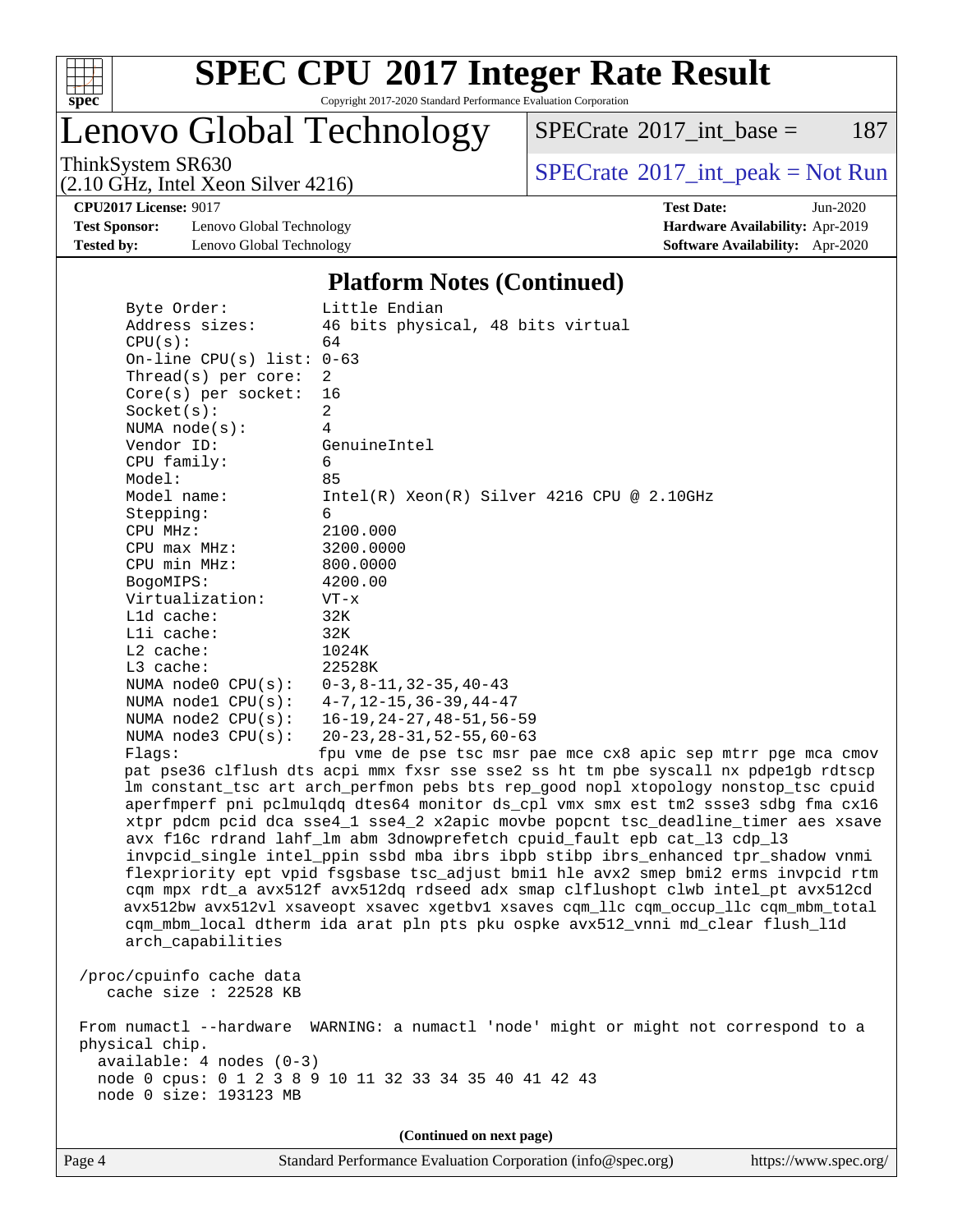

Copyright 2017-2020 Standard Performance Evaluation Corporation

## Lenovo Global Technology

 $SPECTate@2017\_int\_base = 187$ 

(2.10 GHz, Intel Xeon Silver 4216)

ThinkSystem SR630<br>  $SPECTA = 10 \text{ GHz}$  [SPECrate](http://www.spec.org/auto/cpu2017/Docs/result-fields.html#SPECrate2017intpeak)®[2017\\_int\\_peak = N](http://www.spec.org/auto/cpu2017/Docs/result-fields.html#SPECrate2017intpeak)ot Run

**[Test Sponsor:](http://www.spec.org/auto/cpu2017/Docs/result-fields.html#TestSponsor)** Lenovo Global Technology **[Hardware Availability:](http://www.spec.org/auto/cpu2017/Docs/result-fields.html#HardwareAvailability)** Apr-2019 **[Tested by:](http://www.spec.org/auto/cpu2017/Docs/result-fields.html#Testedby)** Lenovo Global Technology **[Software Availability:](http://www.spec.org/auto/cpu2017/Docs/result-fields.html#SoftwareAvailability)** Apr-2020

**[CPU2017 License:](http://www.spec.org/auto/cpu2017/Docs/result-fields.html#CPU2017License)** 9017 **[Test Date:](http://www.spec.org/auto/cpu2017/Docs/result-fields.html#TestDate)** Jun-2020

#### **[Platform Notes \(Continued\)](http://www.spec.org/auto/cpu2017/Docs/result-fields.html#PlatformNotes)**

 node 0 free: 192723 MB node 1 cpus: 4 5 6 7 12 13 14 15 36 37 38 39 44 45 46 47 node 1 size: 193532 MB node 1 free: 193277 MB node 2 cpus: 16 17 18 19 24 25 26 27 48 49 50 51 56 57 58 59 node 2 size: 193532 MB node 2 free: 193104 MB node 3 cpus: 20 21 22 23 28 29 30 31 52 53 54 55 60 61 62 63 node 3 size: 193531 MB node 3 free: 193286 MB node distances: node 0 1 2 3 0: 10 11 21 21 1: 11 10 21 21 2: 21 21 10 11 3: 21 21 11 10 From /proc/meminfo MemTotal: 792290000 kB HugePages\_Total: 0 Hugepagesize: 2048 kB /usr/bin/lsb\_release -d SUSE Linux Enterprise Server 15 SP1 From /etc/\*release\* /etc/\*version\* os-release: NAME="SLES" VERSION="15-SP1" VERSION\_ID="15.1" PRETTY\_NAME="SUSE Linux Enterprise Server 15 SP1" ID="sles" ID\_LIKE="suse" ANSI\_COLOR="0;32" CPE\_NAME="cpe:/o:suse:sles:15:sp1" uname -a: Linux linux-thtl 4.12.14-195-default #1 SMP Tue May 7 10:55:11 UTC 2019 (8fba516) x86\_64 x86\_64 x86\_64 GNU/Linux Kernel self-reported vulnerability status: CVE-2018-3620 (L1 Terminal Fault): Not affected Microarchitectural Data Sampling: Not affected CVE-2017-5754 (Meltdown): Not affected CVE-2018-3639 (Speculative Store Bypass): Mitigation: Speculative Store Bypass disabled via prctl and seccomp **(Continued on next page)**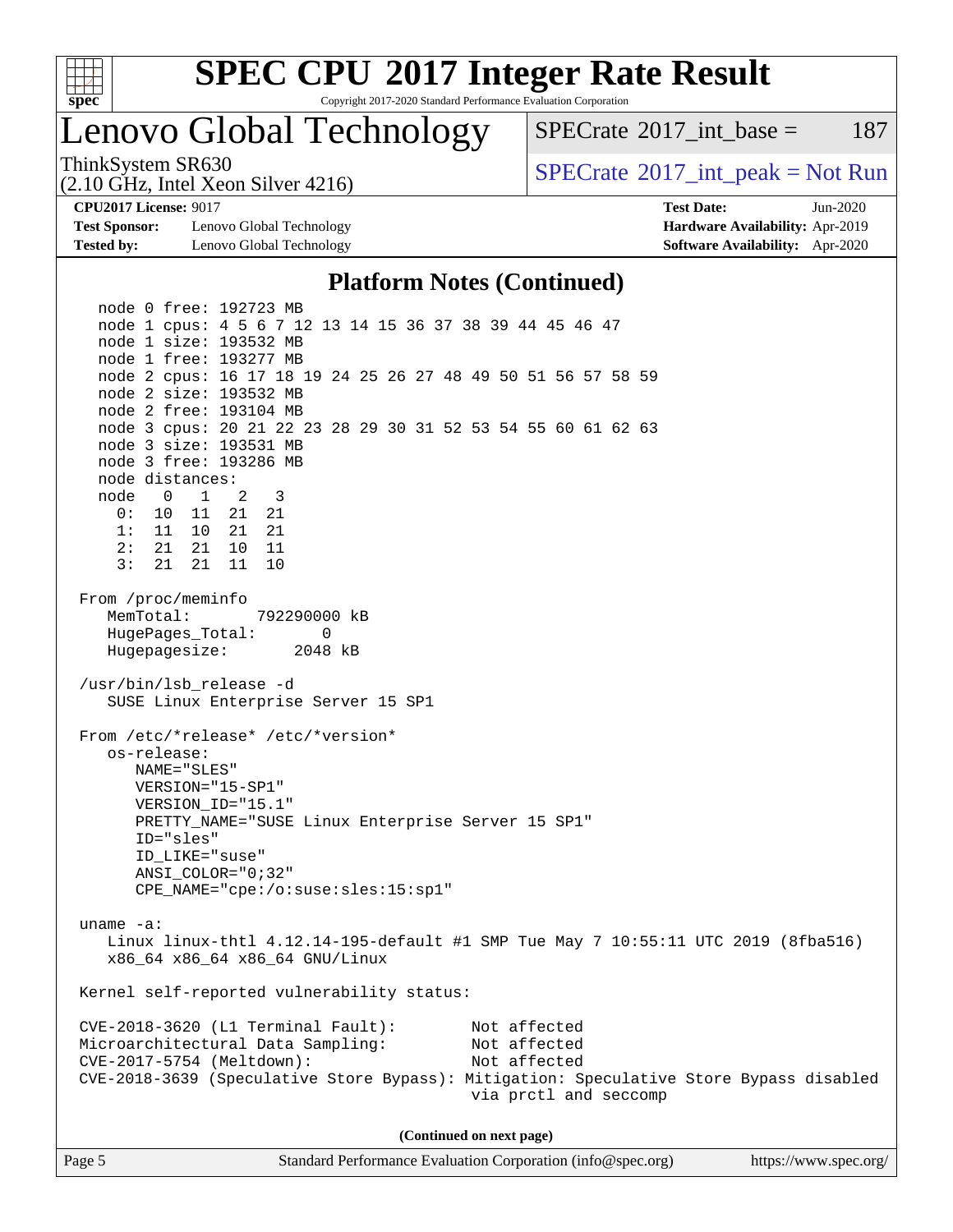

Copyright 2017-2020 Standard Performance Evaluation Corporation

Lenovo Global Technology

ThinkSystem SR630<br>  $SPECTR_{12}$  [SPECrate](http://www.spec.org/auto/cpu2017/Docs/result-fields.html#SPECrate2017intpeak)®[2017\\_int\\_peak = N](http://www.spec.org/auto/cpu2017/Docs/result-fields.html#SPECrate2017intpeak)ot Run

 $SPECTate^{\circ}2017$  int base = 187

(2.10 GHz, Intel Xeon Silver 4216)

**[Test Sponsor:](http://www.spec.org/auto/cpu2017/Docs/result-fields.html#TestSponsor)** Lenovo Global Technology **[Hardware Availability:](http://www.spec.org/auto/cpu2017/Docs/result-fields.html#HardwareAvailability)** Apr-2019 **[Tested by:](http://www.spec.org/auto/cpu2017/Docs/result-fields.html#Testedby)** Lenovo Global Technology **[Software Availability:](http://www.spec.org/auto/cpu2017/Docs/result-fields.html#SoftwareAvailability)** Apr-2020

**[CPU2017 License:](http://www.spec.org/auto/cpu2017/Docs/result-fields.html#CPU2017License)** 9017 **[Test Date:](http://www.spec.org/auto/cpu2017/Docs/result-fields.html#TestDate)** Jun-2020

#### **[Platform Notes \(Continued\)](http://www.spec.org/auto/cpu2017/Docs/result-fields.html#PlatformNotes)**

 CVE-2017-5753 (Spectre variant 1): Mitigation: \_\_user pointer sanitization CVE-2017-5715 (Spectre variant 2): Mitigation: Enhanced IBRS, IBPB: conditional, RSB filling

run-level 3 Jun 20 09:58

 SPEC is set to: /home/cpu2017-1.1.0-ic19.1.1 Filesystem Type Size Used Avail Use% Mounted on /dev/sda2 xfs 744G 47G 698G 7% /

 From /sys/devices/virtual/dmi/id BIOS: Lenovo -[IVE155L-2.61]- 05/20/2020 Vendor: Lenovo Product: ThinkSystem SR630 -[7X01RCZ000]- Product Family: ThinkSystem Serial: 1234567890

 Additional information from dmidecode follows. WARNING: Use caution when you interpret this section. The 'dmidecode' program reads system data which is "intended to allow hardware to be accurately determined", but the intent may not be met, as there are frequent changes to hardware, firmware, and the "DMTF SMBIOS" standard. Memory:

24x Samsung M393A4K40CB2-CVF 32 GB 2 rank 2933

 (End of data from sysinfo program) This system support 12 DIMMs per processor, total 24 DIMMs. 24 DIMM slots installed with 32 GB DIMM for this run, and running at 2400 due to CPU limitation.

#### **[Compiler Version Notes](http://www.spec.org/auto/cpu2017/Docs/result-fields.html#CompilerVersionNotes)**

============================================================================== C | 500.perlbench\_r(base) 502.gcc\_r(base) 505.mcf\_r(base) | 525.x264 $r(base)$  557.xz $r(base)$ ------------------------------------------------------------------------------ Intel(R) C Compiler for applications running on Intel(R) 64, Version 2021.1 NextGen Build 20200304 Copyright (C) 1985-2020 Intel Corporation. All rights reserved. ------------------------------------------------------------------------------ ==============================================================================  $C++$  | 520.omnetpp\_r(base) 523.xalancbmk\_r(base) 531.deepsjeng\_r(base) | 541.leela\_r(base) ------------------------------------------------------------------------------ Intel(R) C++ Compiler for applications running on Intel(R) 64, Version 2021.1 NextGen Build 20200304 **(Continued on next page)**

| Standard Performance Evaluation Corporation (info@spec.org)<br>Page 6 | https://www.spec.org/ |
|-----------------------------------------------------------------------|-----------------------|
|-----------------------------------------------------------------------|-----------------------|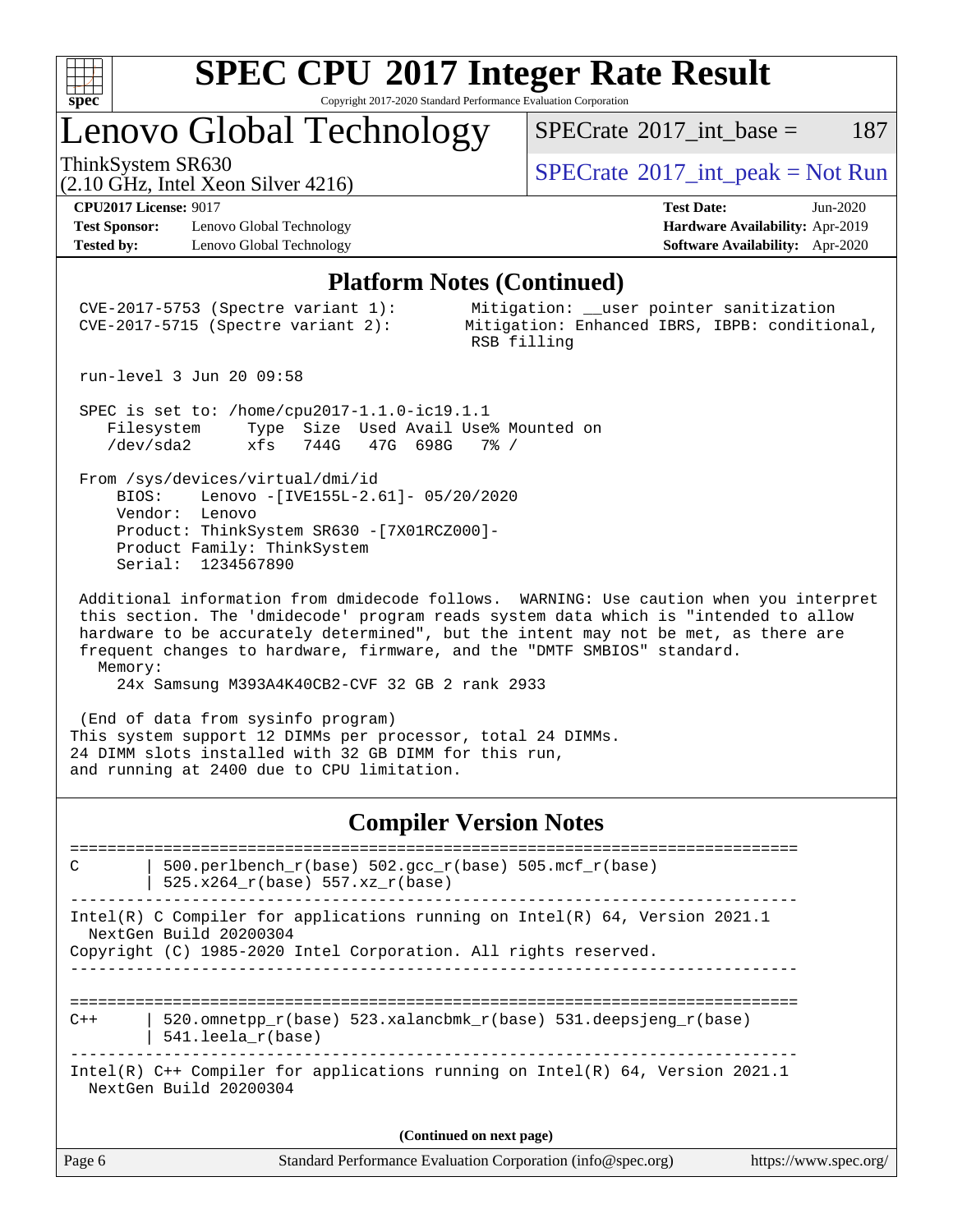

Copyright 2017-2020 Standard Performance Evaluation Corporation

### Lenovo Global Technology

 $SPECTate$ <sup>®</sup>[2017\\_int\\_base =](http://www.spec.org/auto/cpu2017/Docs/result-fields.html#SPECrate2017intbase) 187

(2.10 GHz, Intel Xeon Silver 4216)

ThinkSystem SR630<br>  $SPECTA = 10$  [SPECrate](http://www.spec.org/auto/cpu2017/Docs/result-fields.html#SPECrate2017intpeak)®[2017\\_int\\_peak = N](http://www.spec.org/auto/cpu2017/Docs/result-fields.html#SPECrate2017intpeak)ot Run

**[Test Sponsor:](http://www.spec.org/auto/cpu2017/Docs/result-fields.html#TestSponsor)** Lenovo Global Technology **[Hardware Availability:](http://www.spec.org/auto/cpu2017/Docs/result-fields.html#HardwareAvailability)** Apr-2019 **[Tested by:](http://www.spec.org/auto/cpu2017/Docs/result-fields.html#Testedby)** Lenovo Global Technology **[Software Availability:](http://www.spec.org/auto/cpu2017/Docs/result-fields.html#SoftwareAvailability)** Apr-2020

**[CPU2017 License:](http://www.spec.org/auto/cpu2017/Docs/result-fields.html#CPU2017License)** 9017 **[Test Date:](http://www.spec.org/auto/cpu2017/Docs/result-fields.html#TestDate)** Jun-2020

#### **[Compiler Version Notes \(Continued\)](http://www.spec.org/auto/cpu2017/Docs/result-fields.html#CompilerVersionNotes)**

Copyright (C) 1985-2020 Intel Corporation. All rights reserved.

------------------------------------------------------------------------------

============================================================================== Fortran | 548.exchange2\_r(base)

------------------------------------------------------------------------------

Intel(R) Fortran Intel(R) 64 Compiler for applications running on Intel(R)

64, Version 19.1.1.217 Build 20200306

Copyright (C) 1985-2020 Intel Corporation. All rights reserved.

------------------------------------------------------------------------------

### **[Base Compiler Invocation](http://www.spec.org/auto/cpu2017/Docs/result-fields.html#BaseCompilerInvocation)**

[C benchmarks](http://www.spec.org/auto/cpu2017/Docs/result-fields.html#Cbenchmarks):

[icc](http://www.spec.org/cpu2017/results/res2020q3/cpu2017-20200619-22954.flags.html#user_CCbase_intel_icc_66fc1ee009f7361af1fbd72ca7dcefbb700085f36577c54f309893dd4ec40d12360134090235512931783d35fd58c0460139e722d5067c5574d8eaf2b3e37e92)

[C++ benchmarks:](http://www.spec.org/auto/cpu2017/Docs/result-fields.html#CXXbenchmarks) [icpc](http://www.spec.org/cpu2017/results/res2020q3/cpu2017-20200619-22954.flags.html#user_CXXbase_intel_icpc_c510b6838c7f56d33e37e94d029a35b4a7bccf4766a728ee175e80a419847e808290a9b78be685c44ab727ea267ec2f070ec5dc83b407c0218cded6866a35d07)

[Fortran benchmarks](http://www.spec.org/auto/cpu2017/Docs/result-fields.html#Fortranbenchmarks): [ifort](http://www.spec.org/cpu2017/results/res2020q3/cpu2017-20200619-22954.flags.html#user_FCbase_intel_ifort_8111460550e3ca792625aed983ce982f94888b8b503583aa7ba2b8303487b4d8a21a13e7191a45c5fd58ff318f48f9492884d4413fa793fd88dd292cad7027ca)

### **[Base Portability Flags](http://www.spec.org/auto/cpu2017/Docs/result-fields.html#BasePortabilityFlags)**

 500.perlbench\_r: [-DSPEC\\_LP64](http://www.spec.org/cpu2017/results/res2020q3/cpu2017-20200619-22954.flags.html#b500.perlbench_r_basePORTABILITY_DSPEC_LP64) [-DSPEC\\_LINUX\\_X64](http://www.spec.org/cpu2017/results/res2020q3/cpu2017-20200619-22954.flags.html#b500.perlbench_r_baseCPORTABILITY_DSPEC_LINUX_X64) 502.gcc\_r: [-DSPEC\\_LP64](http://www.spec.org/cpu2017/results/res2020q3/cpu2017-20200619-22954.flags.html#suite_basePORTABILITY502_gcc_r_DSPEC_LP64) 505.mcf\_r: [-DSPEC\\_LP64](http://www.spec.org/cpu2017/results/res2020q3/cpu2017-20200619-22954.flags.html#suite_basePORTABILITY505_mcf_r_DSPEC_LP64) 520.omnetpp\_r: [-DSPEC\\_LP64](http://www.spec.org/cpu2017/results/res2020q3/cpu2017-20200619-22954.flags.html#suite_basePORTABILITY520_omnetpp_r_DSPEC_LP64) 523.xalancbmk\_r: [-DSPEC\\_LP64](http://www.spec.org/cpu2017/results/res2020q3/cpu2017-20200619-22954.flags.html#suite_basePORTABILITY523_xalancbmk_r_DSPEC_LP64) [-DSPEC\\_LINUX](http://www.spec.org/cpu2017/results/res2020q3/cpu2017-20200619-22954.flags.html#b523.xalancbmk_r_baseCXXPORTABILITY_DSPEC_LINUX) 525.x264\_r: [-DSPEC\\_LP64](http://www.spec.org/cpu2017/results/res2020q3/cpu2017-20200619-22954.flags.html#suite_basePORTABILITY525_x264_r_DSPEC_LP64) 531.deepsjeng\_r: [-DSPEC\\_LP64](http://www.spec.org/cpu2017/results/res2020q3/cpu2017-20200619-22954.flags.html#suite_basePORTABILITY531_deepsjeng_r_DSPEC_LP64) 541.leela\_r: [-DSPEC\\_LP64](http://www.spec.org/cpu2017/results/res2020q3/cpu2017-20200619-22954.flags.html#suite_basePORTABILITY541_leela_r_DSPEC_LP64) 548.exchange2\_r: [-DSPEC\\_LP64](http://www.spec.org/cpu2017/results/res2020q3/cpu2017-20200619-22954.flags.html#suite_basePORTABILITY548_exchange2_r_DSPEC_LP64) 557.xz\_r: [-DSPEC\\_LP64](http://www.spec.org/cpu2017/results/res2020q3/cpu2017-20200619-22954.flags.html#suite_basePORTABILITY557_xz_r_DSPEC_LP64)

### **[Base Optimization Flags](http://www.spec.org/auto/cpu2017/Docs/result-fields.html#BaseOptimizationFlags)**

[C benchmarks](http://www.spec.org/auto/cpu2017/Docs/result-fields.html#Cbenchmarks):

[-m64](http://www.spec.org/cpu2017/results/res2020q3/cpu2017-20200619-22954.flags.html#user_CCbase_m64-icc) [-qnextgen](http://www.spec.org/cpu2017/results/res2020q3/cpu2017-20200619-22954.flags.html#user_CCbase_f-qnextgen) [-std=c11](http://www.spec.org/cpu2017/results/res2020q3/cpu2017-20200619-22954.flags.html#user_CCbase_std-icc-std_0e1c27790398a4642dfca32ffe6c27b5796f9c2d2676156f2e42c9c44eaad0c049b1cdb667a270c34d979996257aeb8fc440bfb01818dbc9357bd9d174cb8524) [-Wl,-plugin-opt=-x86-branches-within-32B-boundaries](http://www.spec.org/cpu2017/results/res2020q3/cpu2017-20200619-22954.flags.html#user_CCbase_f-x86-branches-within-32B-boundaries_0098b4e4317ae60947b7b728078a624952a08ac37a3c797dfb4ffeb399e0c61a9dd0f2f44ce917e9361fb9076ccb15e7824594512dd315205382d84209e912f3) [-Wl,-z,muldefs](http://www.spec.org/cpu2017/results/res2020q3/cpu2017-20200619-22954.flags.html#user_CCbase_link_force_multiple1_b4cbdb97b34bdee9ceefcfe54f4c8ea74255f0b02a4b23e853cdb0e18eb4525ac79b5a88067c842dd0ee6996c24547a27a4b99331201badda8798ef8a743f577) [-xCORE-AVX512](http://www.spec.org/cpu2017/results/res2020q3/cpu2017-20200619-22954.flags.html#user_CCbase_f-xCORE-AVX512) [-O3](http://www.spec.org/cpu2017/results/res2020q3/cpu2017-20200619-22954.flags.html#user_CCbase_f-O3) [-ffast-math](http://www.spec.org/cpu2017/results/res2020q3/cpu2017-20200619-22954.flags.html#user_CCbase_f-ffast-math) [-flto](http://www.spec.org/cpu2017/results/res2020q3/cpu2017-20200619-22954.flags.html#user_CCbase_f-flto) [-mfpmath=sse](http://www.spec.org/cpu2017/results/res2020q3/cpu2017-20200619-22954.flags.html#user_CCbase_f-mfpmath_70eb8fac26bde974f8ab713bc9086c5621c0b8d2f6c86f38af0bd7062540daf19db5f3a066d8c6684be05d84c9b6322eb3b5be6619d967835195b93d6c02afa1) [-funroll-loops](http://www.spec.org/cpu2017/results/res2020q3/cpu2017-20200619-22954.flags.html#user_CCbase_f-funroll-loops)

**(Continued on next page)**

Page 7 Standard Performance Evaluation Corporation [\(info@spec.org\)](mailto:info@spec.org) <https://www.spec.org/>